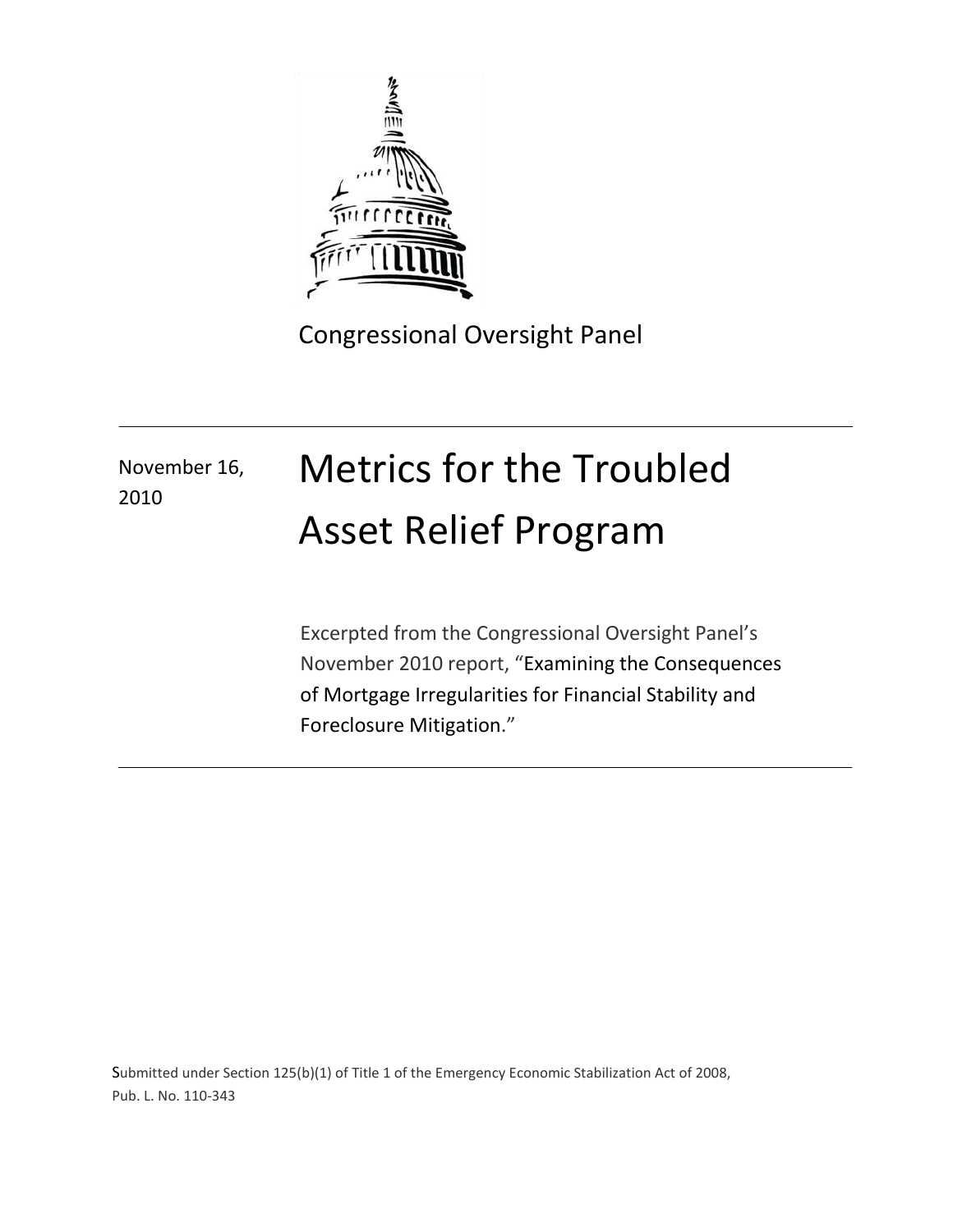## **TARP Metrics**

 $\overline{a}$ 

Each month, the Panel's report highlights a number of metrics that the Panel and others, including Treasury, the Government Accountability Office (GAO), Special Inspector General for the Troubled Asset Relief Program (SIGTARP), and the Financial Stability Oversight Board, consider useful in assessing the effectiveness of the Administration's efforts to restore financial stability and accomplish the goals of EESA. This section discusses changes that have occurred in several indicators since the release of the Panel's October 2010 report.

#### **1. Macroeconomic Indices**

The post-crisis rate of real GDP growth quarter-over-quarter peaked at an annual rate of 5 percent in the fourth quarter of 2009, but the rate has decreased during 2010. Real GDP increased at an annualized rate of 2.0 percent in the third quarter of 2010, increasing from 1.7 percent in the second quarter of  $2010$ <sup>308</sup>. The third quarter growth rate was unaffected by the spike in employment resulting from the 2010 U.S. Census.<sup>309</sup> The year-over-year increase from third quarter 2009 to third quarter 2010 was 3.1 percent, from 12.9 billion to 13.3 billion dollars.

<sup>308</sup> Bureau of Economic Analysis, *Table 1.1.6.: Real Gross Domestic Product, Chained Dollars* (online at www.bea.gov/national/nipaweb/TableView.asp?SelectedTable=6&Freq=Qtr&FirstYear=2008&LastYear=2010) (hereinafter "Bureau of Economic Analysis Table 1.1.6") (accessed Nov. 3, 2010). Until the year-over-year decrease from 2007 to 2008, nominal GDP had not decreased on an annual basis since 1949. Bureau of Economic Analysis, *Table 1.1.5.: Gross Domestic Product* (online at

www.bea.gov/national/nipaweb/TableView.asp?SelectedTable=5&Freq=Qtr&FirstYear=2008&LastYear=2010) (accessed Nov. 3, 2010).

<sup>&</sup>lt;sup>309</sup> The Economics and Statistics Administration within the U.S. Department of Commerce estimated that the spending associated with the 2010 Census would peak in the second quarter of 2010 and could boost annualized nominal and real GDP growth by 0.1 percent in the first quarter of 2010 and 0.2 percent in the second quarter of 2010. As the boost from the Census is a one-time occurrence, continuing increases in private investment and personal consumption expenditures as well as in exports will be needed to sustain the resumption of growth that has occurred in the U.S. economy over the past year. It was expected that the drop in 2010 Census spending would then reduce GDP growth by similar amounts in Q3 and Q4 2010. Economics and Statistics Administration, U.S. Department of Commerce, *The Impact of the 2010 Census Operations on Jobs and Economic Growth*, at 8 (online at www.esa.doc.gov/02182010.pdf).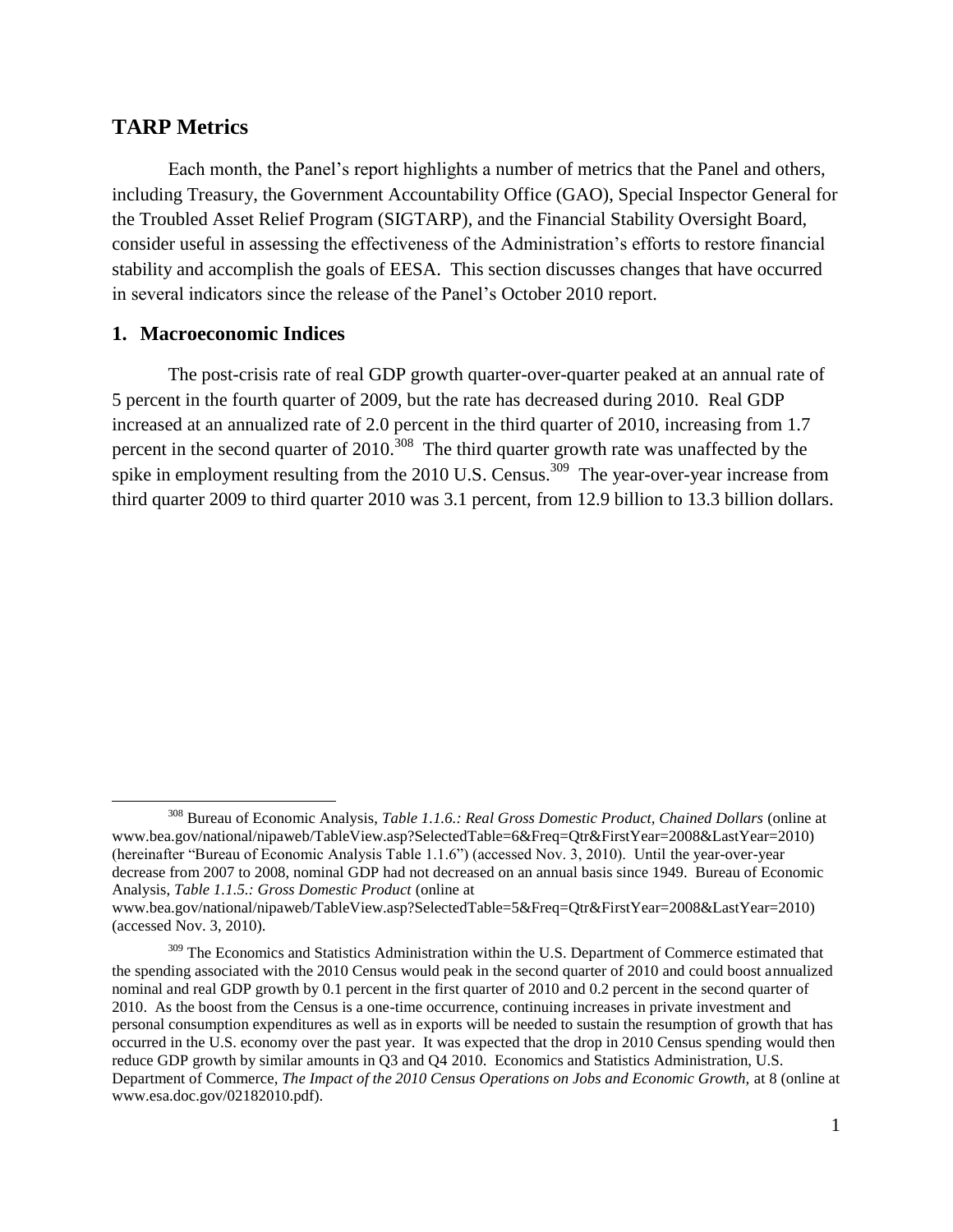



<sup>310</sup> Bureau of Economic Analysis Table 1.1.6, *supra* note 308 (accessed Nov. 3, 2010).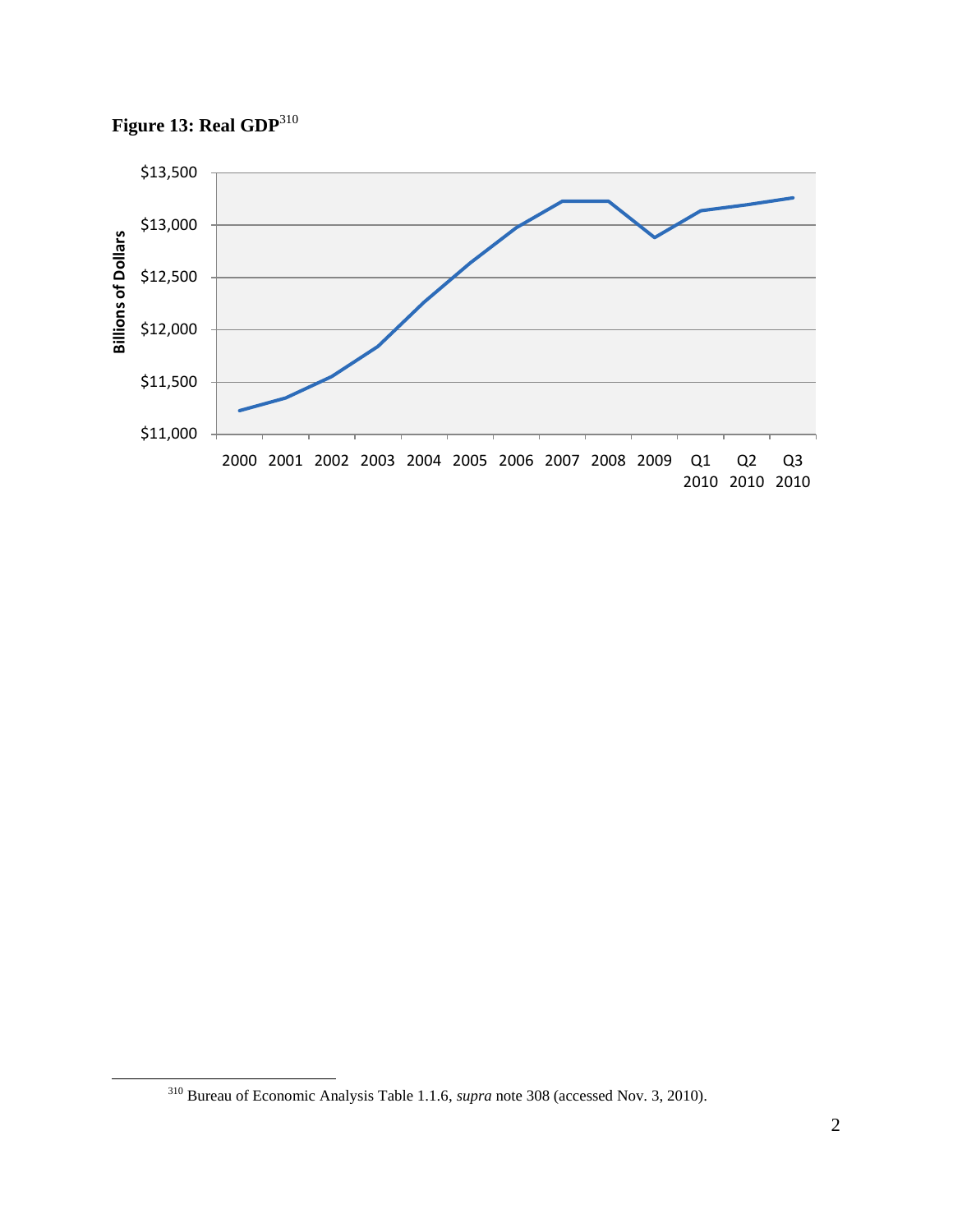Since the Panel's October report, underemployment has increased from 16.7 percent to 17.1 percent, while unemployment has remained constant. Median duration of unemployment has increased by half a week.



**Figure 14: Unemployment, Underemployment, and Median Duration of Unemployment**<sup>311</sup>

#### **2. Financial Indices**

#### **a. Overview**

Since the Panel's October report, the St. Louis Financial Stress Index, a proxy for financial stress in the U.S. economy, has continued its downward trend, decreasing by a quarter.<sup>312</sup> The index has fallen by over half since the post-crisis peak in June 2010. The recent

 $\overline{\phantom{a}}$ <sup>311</sup> It is important to note that the measures of unemployment and underemployment do not include people who have stopped actively looking for work altogether. While the Bureau of Labor Statistics (BLS) does not have a distinct metric for "underemployment," the U-6 category of Table A-15 "Alternative Measures of Labor Underutilization" is used here as a proxy. BLS defines this measure as: "Total unemployed, plus all persons marginally attached to the labor force, plus total employed part time for economic reasons, as a percent of the civilian labor force plus all persons marginally attached to the labor force." U.S. Department of Labor, *International Comparisons of Annual Labor Force Statistics* (online at www.bls.gov/webapps/legacy/cpsatab15.htm) (accessed Nov. 3, 2010).

<sup>312</sup> Federal Reserve Bank of St. Louis, *Series STLFSI: Business/Fiscal: Other Economic Indicators*  (Instrument: St. Louis Financial Stress Index, Frequency: Weekly) (online at research.stlouisfed.org/fred2/series/STLFSI) (accessed Nov. 3, 2010). The index includes 18 weekly data series, beginning in December 1993 to the present. The series are: effective federal funds rate, 2-year Treasury, 10-year Treasury, 30-year-Treasury, Baa-rated corporate, Merrill Lynch High Yield Corporate Master II Index, Merrill Lynch Asset-Backed Master BBB-rated, 10-year Treasury minus 3-month Treasury, Corporate Baa-rated bond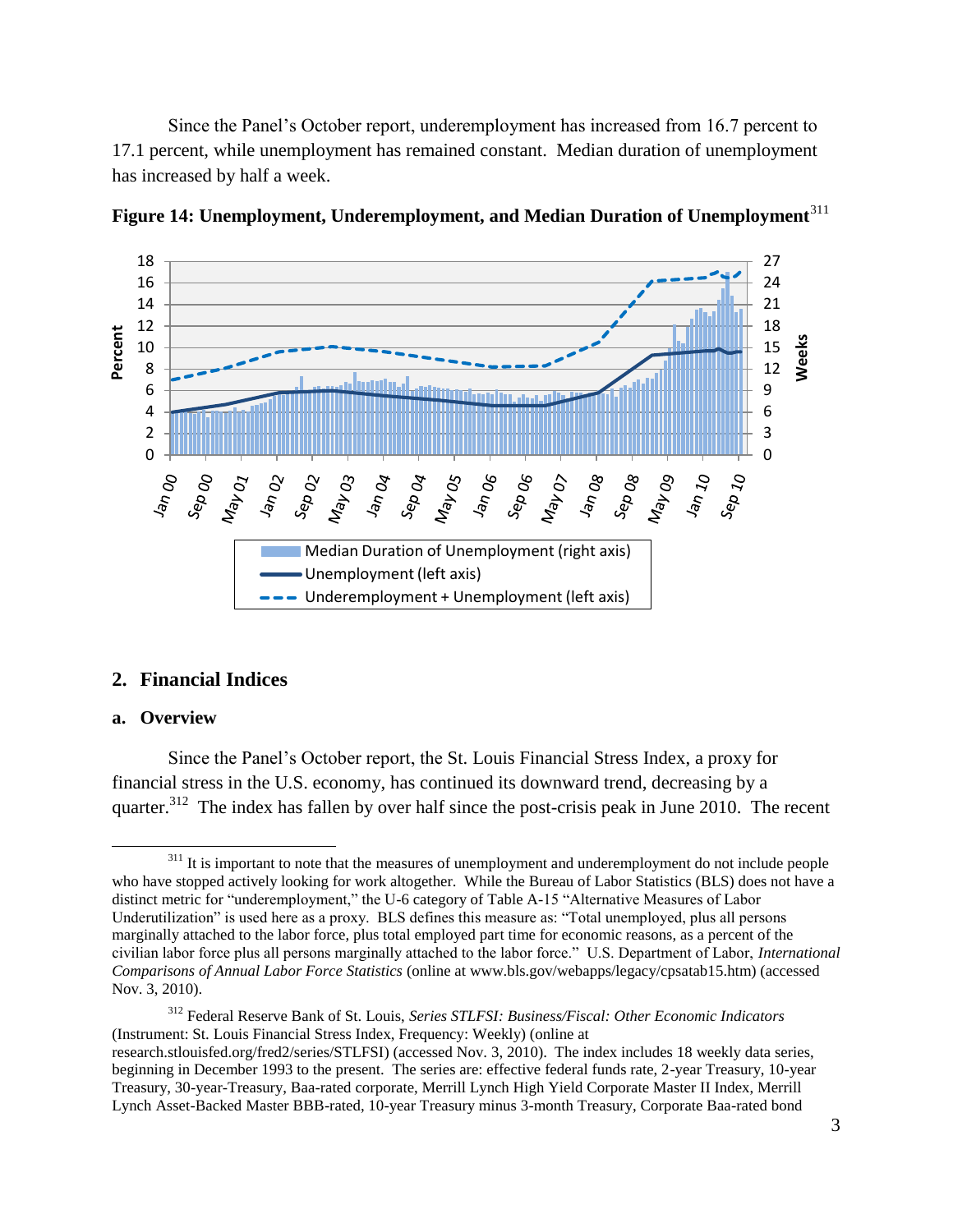trend in the index suggests that financial stress continues moving toward its long-run norm. The index has decreased by more than three standard deviations since October 2008, the month when the TARP was initiated.



**Figure 15: St. Louis Federal Reserve Financial Stress Index**

minus 10-year Treasury, Merrill Lynch High Yield Corporate Master II Index minus 10-year Treasury, 3-month LIBOR-OIS spread, 3-month TED spread, 3-month commercial paper minus 3-month Treasury, the J.P. Morgan Emerging Markets Bond Index Plus, Chicago Board Options Exchange Market Volatility Index, Merrill Lynch Bond Market Volatility Index (1-month), 10-year nominal Treasury yield minus 10-year Treasury Inflation Protected Security yield, and Vanguard Financials Exchange-Traded Fund (equities). The index is constructed using principal components analysis after the data series are de-meaned and divided by their respective standard deviations to make them comparable units. The standard deviation of the index is set to 1. For more details on the construction of this index, *see* Federal Reserve Bank of St. Louis, *National Economic Trends Appendix: The St. Louis Fed's Financial Stress Index* (Jan. 2010) (online at research.stlouisfed.org/publications/net/NETJan2010Appendix.pdf).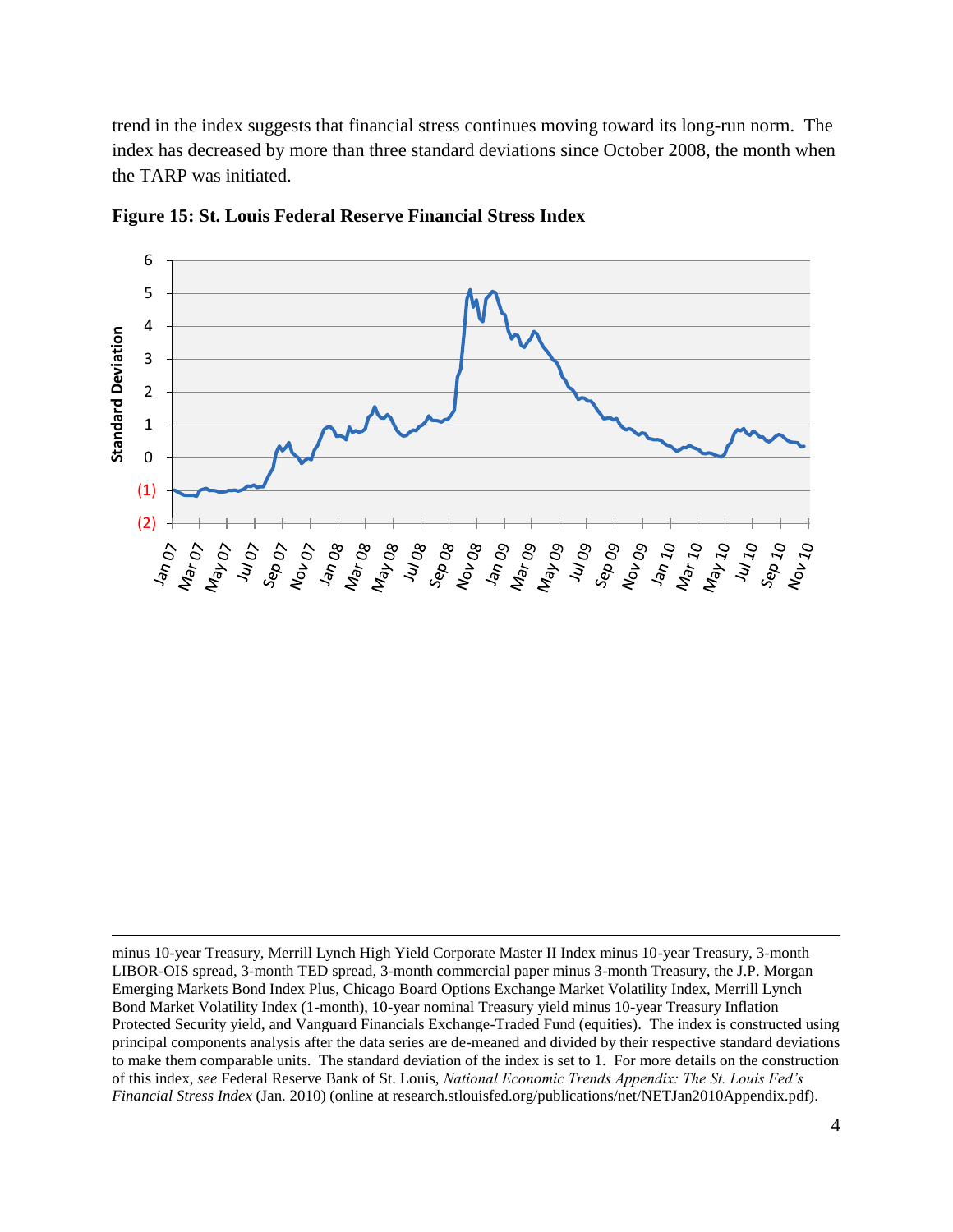Stock market volatility has decreased recently. The Chicago Board Options Exchange Volatility Index (VIX) has fallen by more than half since the post-crisis peak in May 2010 and has fallen 7 percent since the Panel's October report. However, volatility is still 40 percent higher than its post-crisis low on April 12, 2010.

![](_page_5_Figure_1.jpeg)

**Figure 16: Chicago Board Options Exchange Volatility Index**<sup>313</sup>

#### **b. Interest Rates, Spreads, and Issuance**

 $\overline{a}$ 

As of November 3, 2010, the 3-month and 1-month London Interbank Offer Rates (LIBOR), the prices at which banks lend and borrow from each other, were 0.29 and 0.25, respectively.<sup>314</sup> Rates have fallen by nearly half since post-crisis highs in June 2010 and have remained nearly constant since the Panel's October report. Over the longer term, however, interest rates remain extremely low relative to pre-crisis levels, indicating both efforts of central banks and institutions' perceptions of reduced risk in lending to other banks.

<sup>&</sup>lt;sup>313</sup> Data accessed through Bloomberg data service on November 3, 2010. The CBOE VIX is a key measure of market expectations of near-term volatility. Chicago Board Options Exchange, *The CBOE Volatility Index – VIX,*  2009 (online at www.cboe.com/micro/vix/vixwhite.pdf) (accessed Nov. 3, 2010).

<sup>&</sup>lt;sup>314</sup> Data accessed through Bloomberg data service on November 3, 2010.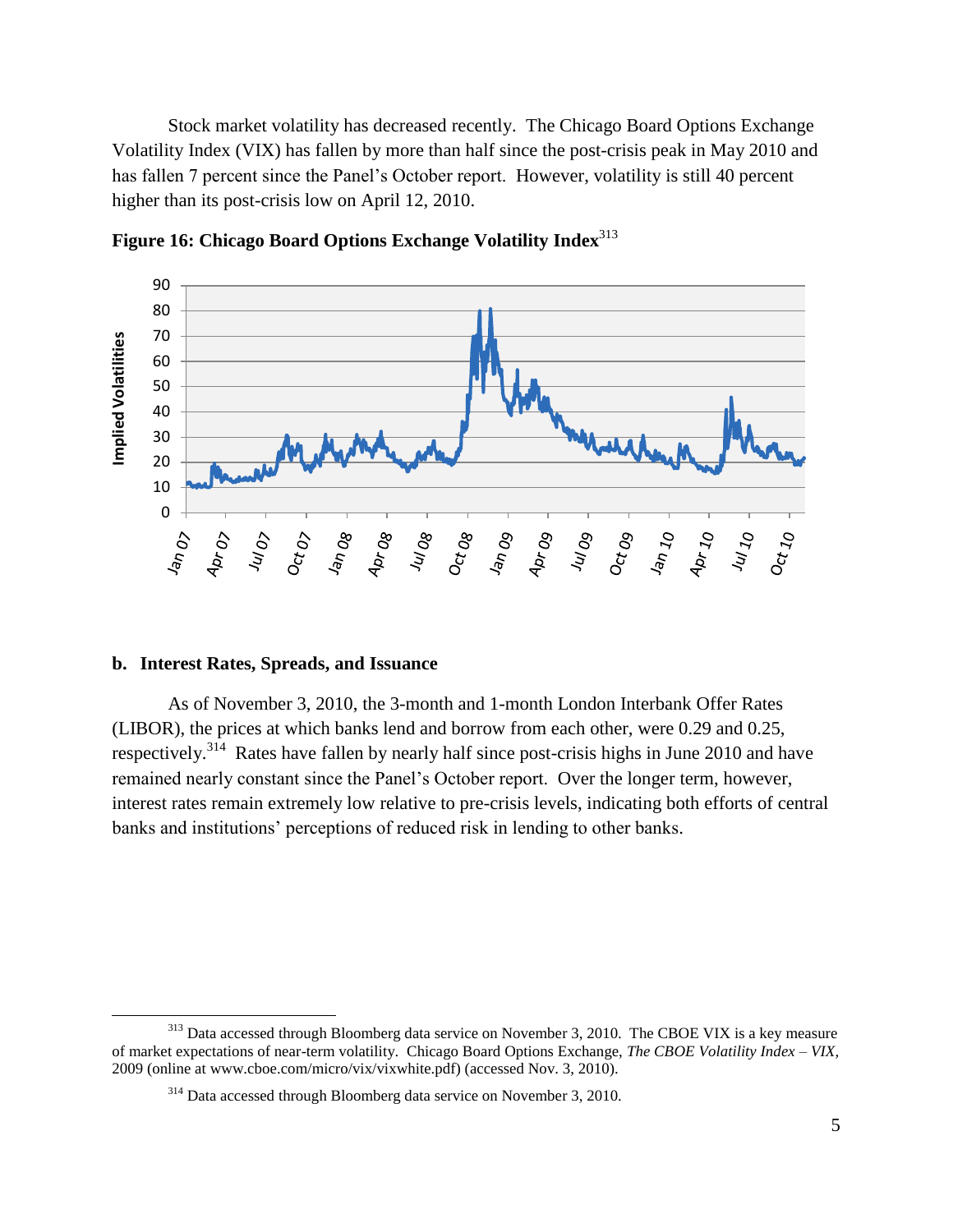| <b>Indicator</b>       | <b>Current Rates</b><br>(as of 11/3/2010) | <b>Percent Change from Data</b><br><b>Available at Time of Last</b><br><b>Report (10/4/2010)</b> |
|------------------------|-------------------------------------------|--------------------------------------------------------------------------------------------------|
| $3$ -Month LIBOR $315$ | 0.29                                      | $(1.6)\%$                                                                                        |
| 1-Month $LIBOR316$     | 0.25                                      | 2)%                                                                                              |

#### **Figure 17: 3-Month and 1-Month LIBOR Rates (as of November 3, 2010)**

Since the Panel's October report, interest rate spreads have decreased slightly. Thirtyyear mortgage interest rates have decreased very slightly and 10-year Treasury bond yields have increased very slightly. The conventional mortgage spread, which measures the 30-year mortgage rate over 10-year Treasury bond yields, has decreased slightly since late September.<sup>317</sup>

The TED spread serves as an indicator for perceived risk in the financial markets. While it has increased by about three basis points since the Panel's October report, the spread is still currently lower than pre-crisis levels.<sup>318</sup> The LIBOR-OIS spread reflects the health of the banking system. While it increased over threefold from early April to July, it has been falling since mid-July and is now averaging pre-crisis levels.<sup>319</sup> LIBOR-OIS remained fairly constant since the Panel's October report. Decreases in the LIBOR-OIS spread and the TED spread suggest that hesitation among banks to lend to counterparties has receded.

<sup>&</sup>lt;sup>315</sup> Data accessed through Bloomberg data service on November 3, 2010.

<sup>316</sup> Data accessed through Bloomberg data service on November 3, 2010.

<sup>317</sup> Board of Governors of the Federal Reserve System, *Federal Reserve Statistical Release H.15: Selected Interest Rates: Historical Data* (Instrument: Conventional Mortgages, Frequency: Weekly) (online at www.federalreserve.gov/releases/h15/data/Weekly\_Thursday\_/H15\_MORTG\_NA.txt) (hereinafter "Federal Reserve Statistical Release H.15") (accessed Nov. 3, 2010).

<sup>318</sup> Federal Reserve Bank of Minneapolis, *Measuring Perceived Risk – The TED Spread* (Dec. 2008) (online at www.minneapolisfed.org/publications\_papers/pub\_display.cfm?id=4120).

<sup>319</sup> Data accessed through Bloomberg data service on November 3, 2010.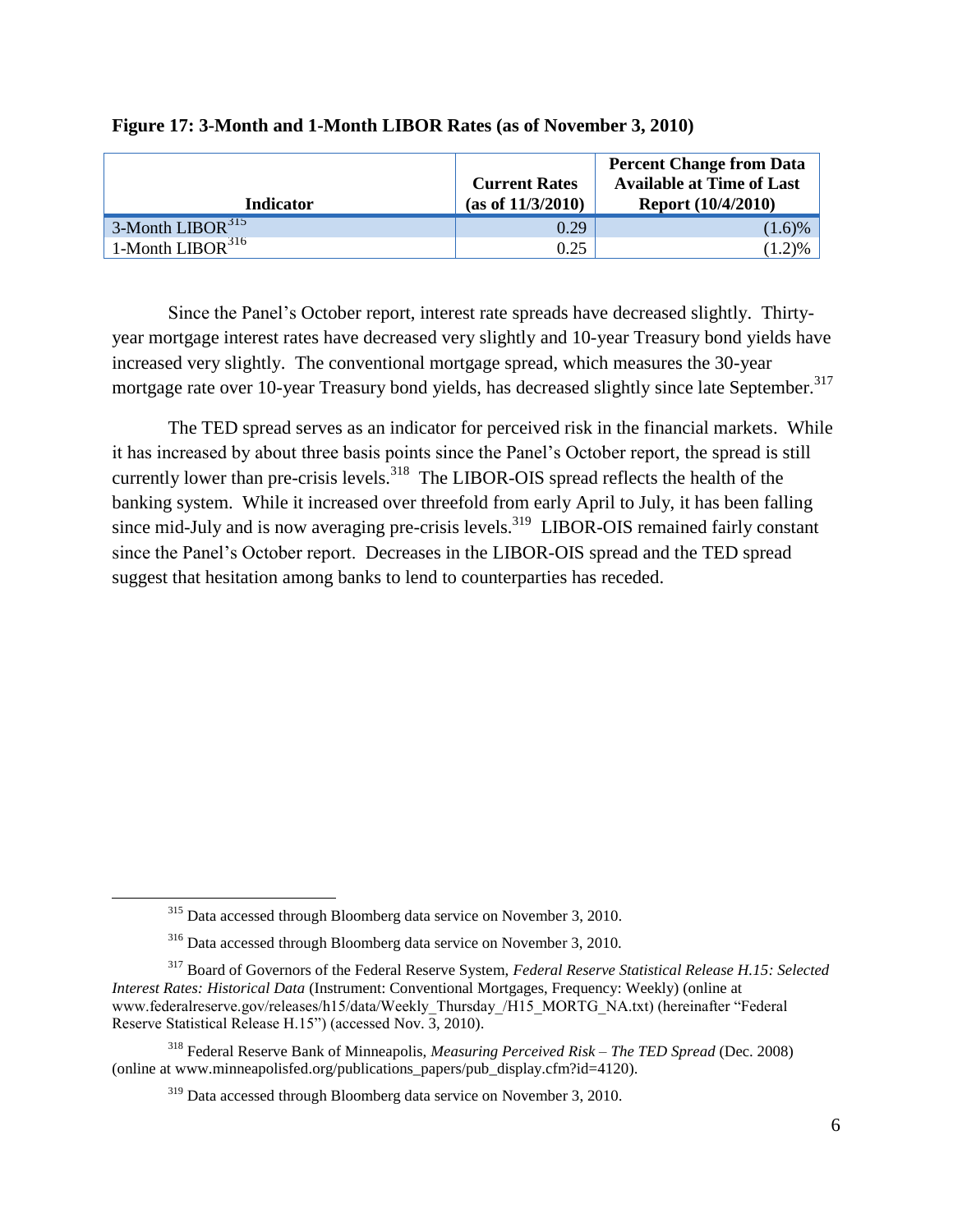**Figure 18: TED Spread**<sup>320</sup>

![](_page_7_Figure_1.jpeg)

Figure 19: LIBOR-OIS Spread<sup>321</sup>

l

![](_page_7_Figure_3.jpeg)

Data accessed through Bloomberg data service on November 3, 2010.

<sup>&</sup>lt;sup>321</sup> Data accessed through Bloomberg data service on November 3, 2010.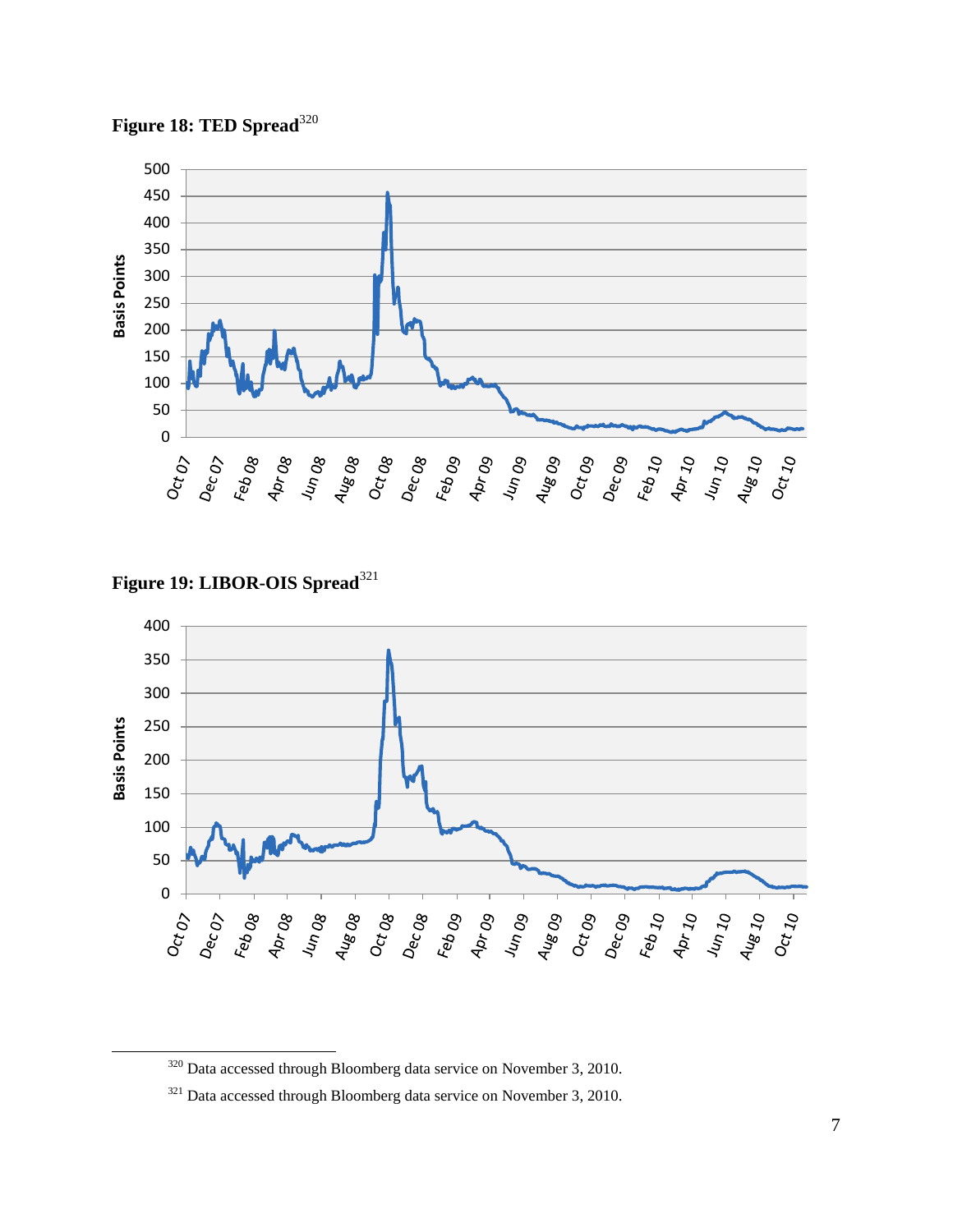The interest rate spread for AA asset-backed commercial paper, which is considered midinvestment grade, has fallen by more than a tenth since the Panel's October report. The interest rate spread on A2/P2 commercial paper, a lower grade investment than AA asset-backed commercial paper, has fallen by nearly 11 percent since the Panel's October report. This indicates healthier fundraising conditions for corporations.

|                                                                                                    | <b>Current Spread</b> | <b>Percent Change</b><br><b>Since Last Report</b> |
|----------------------------------------------------------------------------------------------------|-----------------------|---------------------------------------------------|
| <b>Indicator</b>                                                                                   | (as of 11/1/2010)     | (9/30/2010)                                       |
| Conventional mortgage rate spread $322$                                                            | 1.56                  | $(13.3)\%$                                        |
| TED Spread (basis points)                                                                          | 15.59                 | 20.0%                                             |
| Overnight AA asset-backed commercial paper interest rate<br>spread $323$                           | 0.07                  | $(11.2)\%$                                        |
| Overnight A2/P2 nonfinancial commercial paper interest<br>$\frac{1}{2}$ rate spread <sup>324</sup> | 0.14                  | $(11.0)\%$                                        |

#### **Figure 20: Interest Rate Spreads**

l

The spread between Moody's Baa Corporate Bond Yield Index and 30-year constant maturity U.S. Treasury Bond yields doubled from late April to mid-June 2010. Spreads have trended down since mid-June highs and have fallen over 6 percent since the Panel's October report. This spread indicates the difference in perceived risk between corporate and government bonds, and a declining spread could indicate waning concerns about the riskiness of corporate bonds.

<sup>322</sup> Federal Reserve Statistical Release H.15, *supra* note 317 (accessed Nov. 3, 2010); Board of Governors of the Federal Reserve System, *Federal Reserve Statistical Release H.15: Selected Interest Rates: Historical Data* (Instrument: U.S. Government Securities/Treasury Constant Maturities/Nominal 10-Year, Frequency: Weekly) (online at www.federalreserve.gov/releases/h15/data/Weekly\_Friday\_/H15\_TCMNOM\_Y10.txt) (accessed Nov. 3, 2010).

<sup>323</sup> Board of Governors of the Federal Reserve System, *Federal Reserve Statistical Release: Commercial Paper Rates and Outstandings: Data Download Program* (Instrument: AA Asset-Backed Discount Rate, Frequency: Daily) (online at www.federalreserve.gov/DataDownload/Choose.aspx?rel=CP) (accessed Nov. 3, 2010); Board of Governors of the Federal Reserve System, *Federal Reserve Statistical Release: Commercial Paper Rates and Outstandings: Data Download Program* (Instrument: AA Nonfinancial Discount Rate, Frequency: Daily) (online at www.federalreserve.gov/DataDownload/Choose.aspx?rel=CP) (accessed Nov. 3, 2010). In order to provide a more complete comparison, this metric utilizes the average of the interest rate spread for the last five days of the month.

<sup>324</sup> Board of Governors of the Federal Reserve System, *Federal Reserve Statistical Release: Commercial Paper Rates and Outstandings: Data Download Program* (Instrument: A2/P2 Nonfinancial Discount Rate, Frequency: Daily) (online at www.federalreserve.gov/DataDownload/Choose.aspx?rel=CP) (accessed Nov. 3, 2010). In order to provide a more complete comparison, this metric utilizes the average of the interest rate spread for the last five days of the month.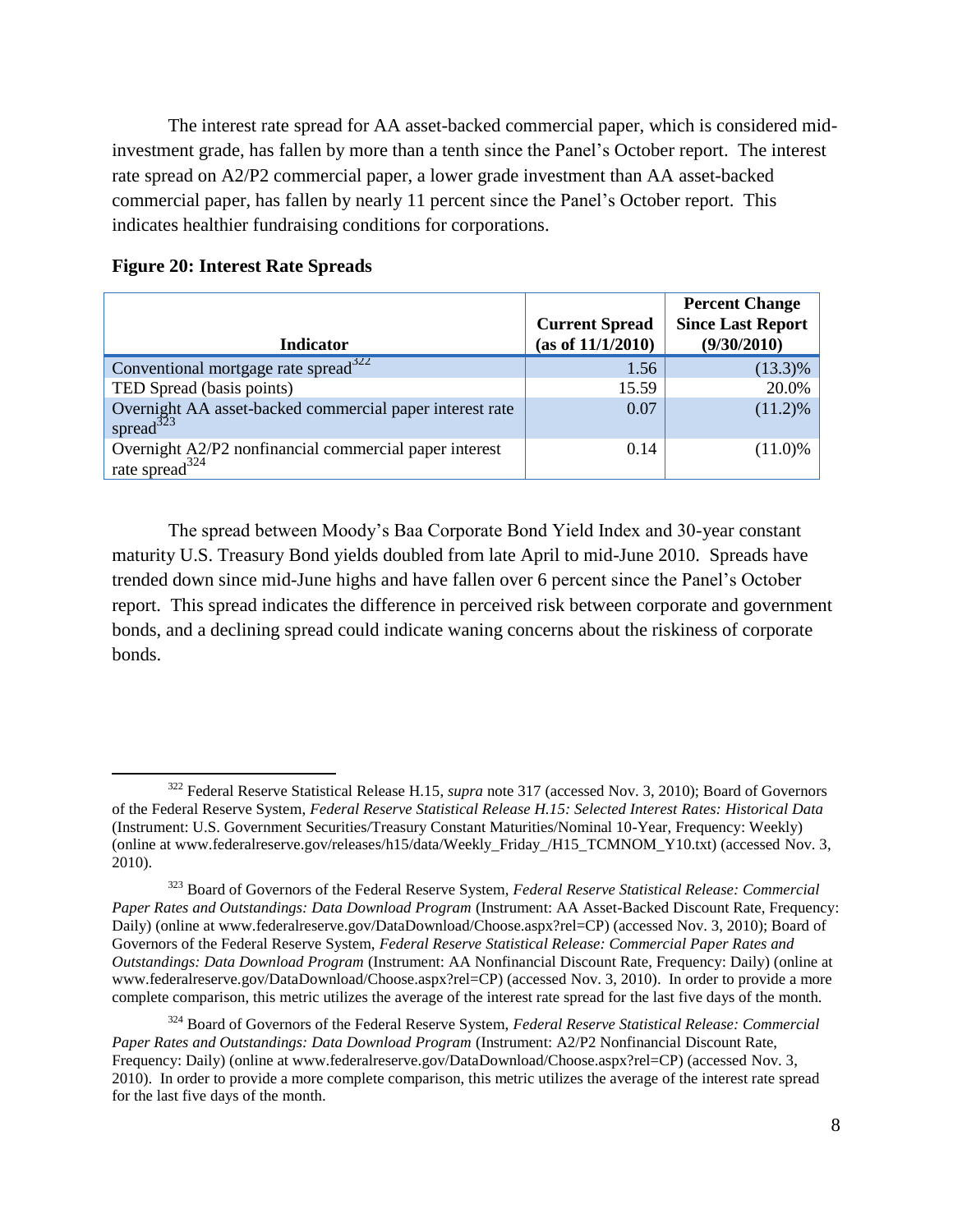![](_page_9_Figure_0.jpeg)

**Figure 21: Moody's Baa Corporate Bond Index and 30-Year U.S. Treasury Yield**<sup>325</sup>

Corporate bond market issuance data corroborate this analysis, with investment grade issuance increasing over 50 percent between August and September  $2010^{326}$ 

### **c. Condition of the Banks**

Since the Panel's last report, 10 additional banks have failed, with an approximate total asset value of \$4.2 billion. With 139 failures from January through October 2010, the year-todate rate has nearly reached 140, the level for all of calendar year 2009. In general, banks failing in 2009 and 2010 have been small- and medium-sized institutions;<sup>327</sup> while they are failing in high numbers, their aggregate asset size has been relatively small.

l <sup>325</sup> Federal Reserve Bank of St. Louis, *Series DGS30: Selected Interest Rates* (Instrument: 30-Year Treasury Constant Maturity Rate, Frequency: Daily) (online at research.stlouisfed.org/fred2/) (hereinafter "Federal Reserve Bank of St. Louis Series DGS30") (accessed Nov. 3, 2010). Corporate Baa rate data accessed through Bloomberg data service on November 3, 2010.

<sup>326</sup> Securities Industry and Financial Markets Association, *US Corporate Bond Issuance* (online at www.sifma.org/uploadedFiles/Research/Statistics/StatisticsFiles/Corporate-US-Corporate-Issuance-SIFMA.xls) (accessed Nov. 3, 2010).

 $327$  For the purposes of its analysis, the Panel uses four categories based on bank asset sizes: large banks (those with over \$100 billion in assets), medium banks (those with between \$10 billion and \$100 billion in assets), smaller banks (those with between \$1 billion and \$10 billion in assets), and smallest banks (those with less than \$1 billion in assets).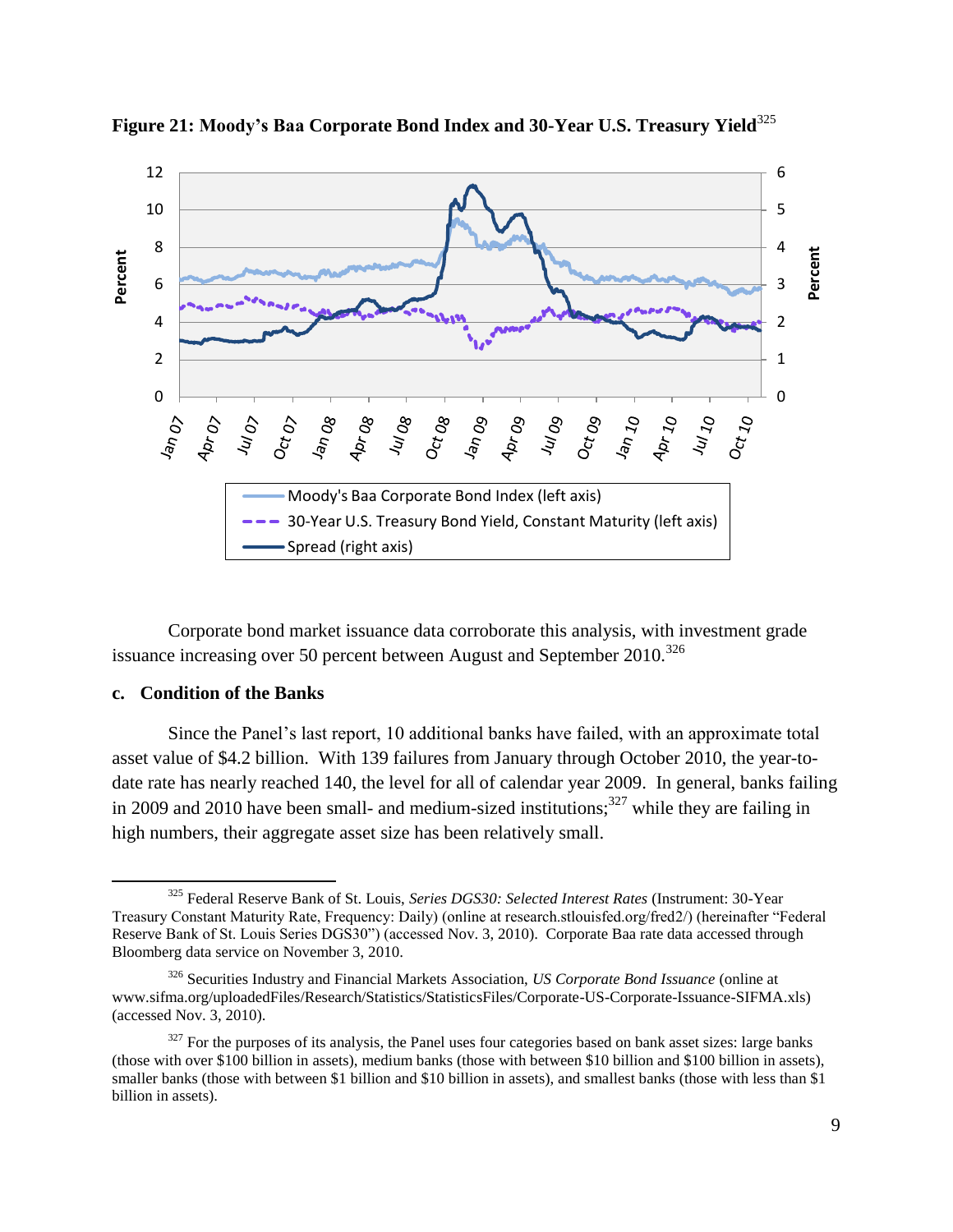![](_page_10_Figure_0.jpeg)

**Figure 22: Bank Failures as a Percentage of Total Banks and Bank Failures by Total Assets (1990-2010)**<sup>328</sup>

#### **3. Housing Indices**

Foreclosure actions, which consist of default notices, scheduled auctions, and bank repossessions, increased 2.5 percent in September to 347,420. This metric is over 24 percent above the foreclosure action level at the time of the EESA enactment.<sup>329</sup> While the hardest hit states still account for 19 out of 20 of the highest metro foreclosure rates, foreclosure activity grew less in the hardest-hit cities than in other states.<sup>330</sup> Sales of new homes increased to

 $\overline{\phantom{a}}$ <sup>328</sup> The disparity between the number of and total assets of failed banks in 2008 is driven primarily by the failure of Washington Mutual Bank, which held \$307 billion in assets. The 2010 year-to-date percentage of bank failures includes failures through August. The total number of FDIC-insured institutions as of March 31, 2010 is 7,932 commercial banks and savings institutions. As of November 12, 2010, there have been 143 institutions that failed. Federal Deposit Insurance Corporation, *Failures and Assistance Transactions* (online at www2.fdic.gov/hsob/SelectRpt.asp?EntryTyp=30) (accessed Nov. 12, 2010). Asset totals have been adjusted for deflation into 2005 dollars using the GDP implicit price deflator. The quarterly values were averaged into a yearly value. Federal Reserve Bank of St. Louis Series DGS30, *supra* note 325 (accessed Nov. 3, 2010).

<sup>329</sup> RealtyTrac Press Release on Foreclosure, *supra* note278.

<sup>&</sup>lt;sup>330</sup> Hardest-hit cities are defined as those in California, Florida, Nevada, and Arizona. Chicago, Houston, and Seattle posted the largest increases in foreclosure activity. RealtyTrac, *Third Quarter Foreclosure Activity Up in 65 Percent of U.S. Metro Areas But Down in Hardest-Hit Cities* (Oct. 28, 2010) (online at www.realtytrac.com/content/press-releases/third-quarter-foreclosure-activity-up-in-65-percent-of-us-metro-areasbut-down-in-hardest-hit-cities-6127).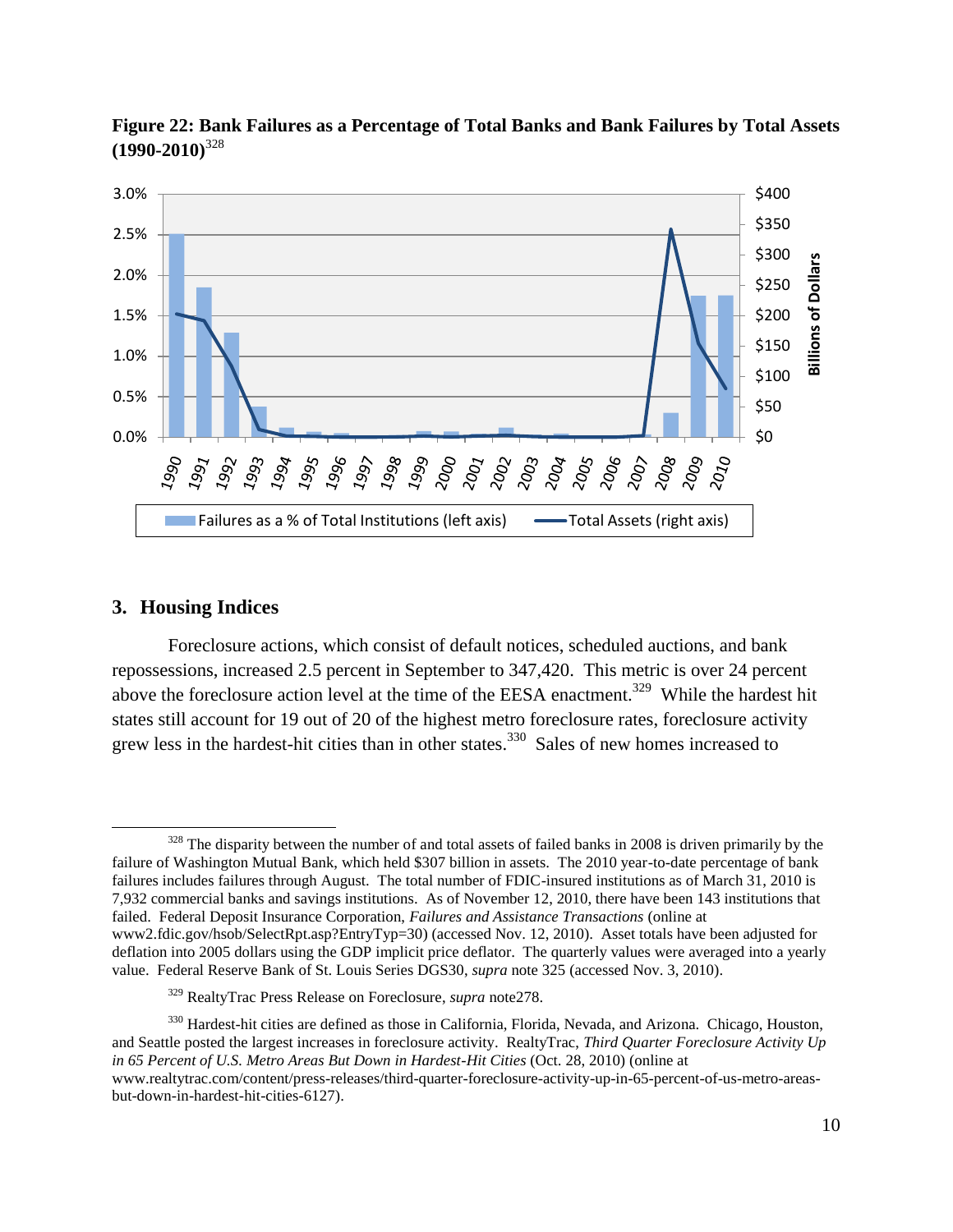307,000, but remain low.<sup>331</sup> The Case-Shiller Composite 20-City Composite decreased very slightly, while the FHFA Housing Price Index increased very slightly in August 2010. The Case-Shiller and FHFA indices are 6 percent and 5 percent, respectively, below their levels of October 2008.<sup>332</sup>

Additionally, Case-Shiller futures prices indicate a market expectation that home-price values for the major Metropolitan Statistical Areas<sup>333</sup> (MSAs) will hold constant through  $2011$ <sup>334</sup> These futures are cash-settled to a weighted composite index of U.S. housing prices in the top ten MSAs, as well as to those specific markets. They are used to hedge by businesses whose profits and losses are related to any area of the housing industry, and to balance portfolios by businesses seeking exposure to an uncorrelated asset class. As such, futures prices are a composite indicator of market information known to date and can be used to indicate market expectations for home prices.

 $\overline{\phantom{a}}$ 

<sup>332</sup> The most recent data available is for July 2010. *See* Standard and Poor's, *S&P/Case-Shiller Home Price Indices* (Instrument: Case-Shiller 20-City Composite Seasonally Adjusted, Frequency: Monthly) (online at www.standardandpoors.com/indices/sp-case-shiller-home-price-indices/en/us/?indexId=spusa-cashpidff--p-us----) (hereinafter "S&P/Case-Shiller Home Price Indices") (accessed Nov. 3, 2010); Federal Housing Finance Agency, *U.S. and Census Division Monthly Purchase Only Index* (Instrument: USA, Seasonally Adjusted) (online at www.fhfa.gov/Default.aspx?Page=87) (hereinafter "U.S. and Census Division Monthly Purchase Only Index") (accessed Nov. 3, 2010). S&P has cautioned that the seasonal adjustment is probably being distorted by irregular factors. These factors could include distressed sales and the various government programs. *See* Standard and Poor's, *S&P/Case-Shiller Home Price Indices and Seasonal Adjustment*, S&P Indices: Index Analysis (Apr. 2010). For a discussion of the differences between the Case-Shiller Index and the FHFA Index, *see* April 2010 Oversight Report, *supra* note282, at 98.

<sup>333</sup> A Metropolitan Statistical Area is defined as a core area containing a substantial population nucleus, together with adjacent communities having a high degree of economic and social integration with the core. U.S. Census Bureau, *About Metropolitan and Micropolitan Statistical Areas* (online at www.census.gov/population/www/metroareas/aboutmetro.html) (accessed Nov. 3, 2010).

<sup>&</sup>lt;sup>331</sup> Sales of new homes in May 2010 were 276,000, the lowest rate since 1963. It should be noted that this number likely reflects a shifting of sales from May to April prompted by the April expiration of tax credits designed to boost home sales. U.S. Census Bureau and U.S. Department of Housing and Urban Development, *New Residential Sales in June 2010* (July 26, 2010) (online at www.census.gov/const/newressales.pdf); U.S. Census Bureau, *New Residential Sales – New One-Family Houses Sold* (online at www.census.gov/ftp/pub/const/sold\_cust.xls) (accessed Nov. 3, 2010).

<sup>&</sup>lt;sup>334</sup> Data accessed through Bloomberg data service on November 3, 2010. The Case-Shiller Futures contract is traded on the CME and is settled to the Case-Shiller Index two months after the previous calendar quarter. For example, the February contract will be settled against the spot value of the S&P Case-Shiller Home Price Index values representing the fourth calendar quarter of the previous year, which is released in February one day after the settlement of the contract. Note that most close observers believe that the accuracy of these futures contracts as forecasts diminishes the farther out one looks.